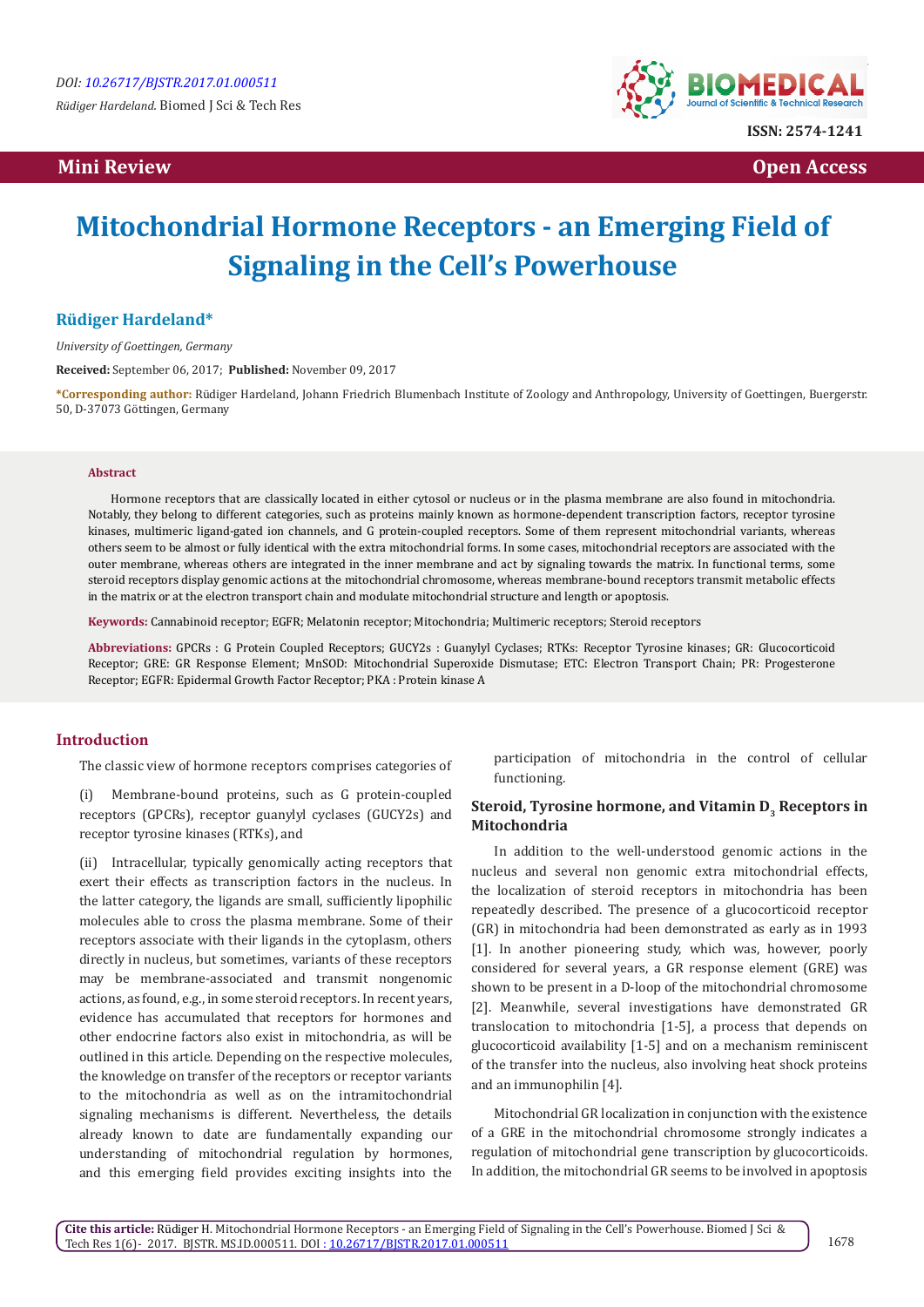induction in thymocytes, which may not be surprising with regard to the presence of the proapoptotic machinery in this organelle [5]. Mitochondrial localization has been multiply shown for the estrogen receptor-β (ERβ) [6,7], the ER variant anyway known for its nongenomic signaling. In addition to modulation of bioenergetics [6], effects on mitochondrial gene expression were assumed [7]. Moreover, translocation of the usually genomically acting ERα was reported [8]. A more specific and, to a certain degree unexpected, nongenomic action has been recently described for this other estrogen receptor.

In breast cancer cells, ERα was shown to physically interact with the mitochondrial superoxide dismutase (MnSOD) [8]. As MnSOD is activated by the mitochondrially localized sirtuin SIRT3 by deacetylation at K68, an interference with the acetylation status of K68 was studied. These experiments revealed a correlation of  $ER\alpha/MnSOD$  association with acetylation of this regulatory lysine [8]. Another recent finding of high actuality concerns the role of long noncoding RNAs (lncRNAs) in mitochondrial ER actions [9], results that may find parallels in the regulation of other mitochondrial steroid receptors. The nuclear-encoded lncRNA *SRA*  (steroid receptor RNA activator) is also found in mitochondria. A relationship to ERs exists insofar as estrogens induce the nuclear *SRA* repressor protein SHARP (SMRT/HDAC1-associated repressor protein).

Another inhibitory action on *SRA* is caused by the protein SLIRP (*SRA* stem-loop interacting RNA-binding protein), a player that is present in mitochondria and also modulates mitochondrially encoded RNAs (mtRNAs) and has effects on the electron transport chain (ETC) [9]. These findings indicate that mitochondrially located ERs may be stabilized by *SRA*, but seem to be inhibited by estrogen-dependent up regulation of SHARP in the nucleus and by actions of SLIRP in the mitochondria. These results and their interpretation strongly underline the importance of the nuclearmitochondrial interplay as well as the previously unexpected complexity of the coordinated relationship between nuclear and mitochondrial genomes.

A mitochondrial progesterone receptor (PR) has been demonstrated and discussed in terms of nongenomic effects [10- 13]. These actions concern respiratory activity, such as increased mitochondrial membrane potential and oxygen consumption [10-12], a role that would be in line with metabolism-enhancing properties of property of progesterone, as known from the postovulatory increase in temperature. The mitochondrial PR variant has been shown to be truncated, in which N-terminal domains as well as the DNA-binding domain are absent [10]. Therefore, this PR variant can only act nongenomically. Genomic effects in mitochondria via PR would only be possible, if additional variants can be detected. Two variants of the receptor for another intracellularly acting hormone, triiodothyronine (T3), were discovered in mitochondria [14-16]. Both are truncated forms of the receptor TRα1 of different lengths, p43 and p28. The p43 protein was shown to stimulate mitochondrial gene expression and to influence cell differentiation and apoptosis [16], whereas the role of p28 remains to be identified. The vitamin  $D_3$  receptor (VDR) was also detected in mitochondria [17-21]. VDR translocation was reported to take place via the permeability transition pore [18]. VDR signaling seems to mainly result in the suppression of respiratory activity [19-21]. Additional effects on lipid metabolism have been discussed.

### **EGFR, a Receptor Tyrosine Kinase, in Mitochondria**

EGFR (epidermal growth factor receptor) is an example for a receptor tyrosine kinase that has been shown to be translocated to mitochondria [22]. This finding differs from the previously discussed cases insofar as the ligand is not a low-molecular weight molecule such as steroids, T3 and the vitamin  $D_3$  hormone, but represents a peptide of 53 amino acids. However, as proteins like the receptors are translocated, there should be no fundamental problem to also translocate the ligand. Mitochondrial EGFR has been studied in detail in non-small-cell lung cancer cells. It was shown to be internalized by endocytosis and, thereafter, attached to mitochondria [22]. The translocation was stimulated by EGF.

EGFR signaling caused several effects concerning the ETC, in particular, increased ATP formation, but also induced changes in mitochondrial structure and distribution, with consequences to enhanced cell motility. By interfering with the mitochondrial fusion factor Mfn1, it shifted the fusion/fission balance towards fission [22]. Notably, the inhibition of mitochondrial fusion leads to facilitated redistribution of the smaller mitochondria within cells, which would be impossible with the longer organelles that can, in the extreme, fuse to large networks. An important advantage of redistribution is avoidance of peripheral mitochondrial depletion.

## **Mitochondrial Localization of Tetrameric and Pentameric Membrane-bound Receptors**

Translocation of membrane-bound receptors composed of several subunits, frequently heteromers, to mitochondria appears, at first glance, to be rather unlikely. Nevertheless, this has been shown or concluded to be possible. With regard to an endocytosis mechanism that initiates translocation, this is, however, not at all implausible. A report concerning a mitochondrial NMDA receptor, which represents a tetrameric ionotropic glutamate receptor, indicated several actions concerning enhanced production of reactive oxygen species, however, along with reduced cytochrome c release [23], effects that would require in-depth analysis and confirmation.

In liver and brain, several nicotinic acetylcholine receptors were reported to be mitochondrially localized [24-26]. In these tissues, the heteropentameric subtypes  $\alpha$ 7 $\beta$ 2,  $\alpha$ 4 $\beta$ 2 and, to a minor extent,  $\alpha$ 3β2 were detected, whereas in the lung, the  $\alpha$ 3β4 receptor subtype prevailed [24]. The nicotinic receptors were reported to be associated with the outer mitochondrial membrane and to be involved in the regulation of apoptosis, partially in a protective way. The  $5-HT<sub>2</sub>$  receptor represents another pentameric, ionotropic receptor type that was found in cardiac mitochondria [27]. However, the receptor was not analyzed with regard to the various 5-HT $_3$  subtypes, which differ in their composition of subunits. The receptor was reported to increase the respiration control ratio and to inhibit the opening of the permeability transition pore.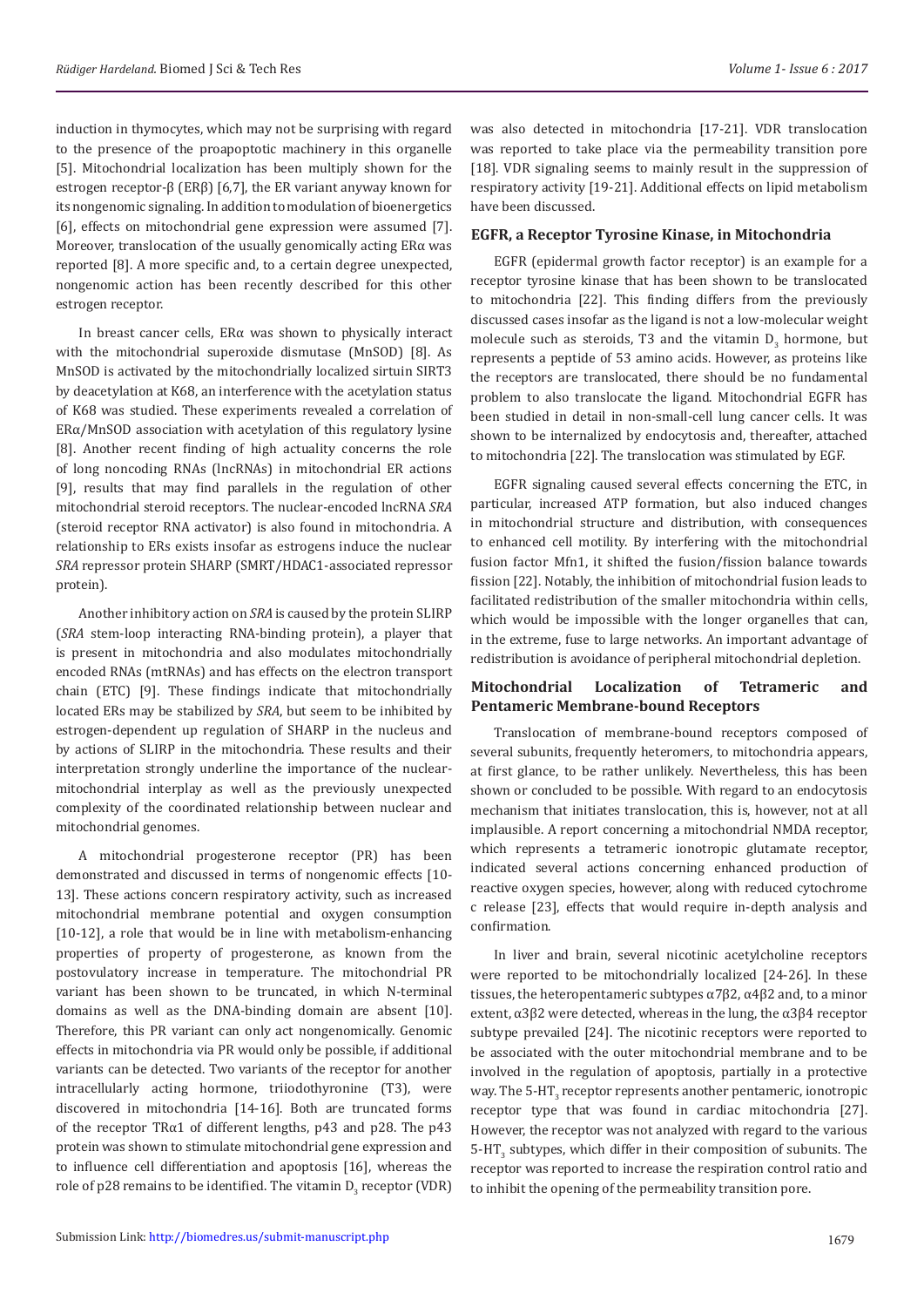#### **GPCRs in Mitochondria**

Similar to other membrane-bound receptors, GPCRs have to be integrated into membranes. In the case of GPCRs, insertion of seven transmembrane domains is required. Nevertheless, even these larger integral membrane proteins can be translocated to mitochondria. One example concerns the serotonin receptor  $5-HT<sub>4</sub>$ [27], which differs from the afore-mentioned ionotropic 5-HT<sub>3</sub>. In functional terms, the mitochondrial 5-HT $_{\rm 4}^{\rm 7}$  receptor was reported to decrease the respiration control ratio, contrary to 5-HT $_{\rm 3'}$ , whereas the opening of the permeability transition pore was, again, found to be inhibited [27]. Particular insights were obtained by studies on the type-1 cannabinoid receptor  $\text{CB}_1$ , which is also translocated to mitochondria [28-31].

Apart from its neurobiological relevance, the particular significance of one of these studies [31] concerns the signaling mechanism of the mitochondrially located  $\text{CB}_1$ . It was shown to modulate the activity of the soluble adenylyl cyclase (sAC) in the matrix via the α-subunit of a  $\mathsf{G}_\mathsf{i}$  protein. This allows conclusions on the orientation of the receptor. It has to be located in the inner membrane, with the C-terminus that has to interact with Gi towards the matrix side and the ligand binding pocket towards the intermembrane space. The functional consequences of this signaling mechanism are reduction of cAMP levels in the matrix and lower protein kinase A (PKA) activity. Insofar this antagonizes the activation of sAC by bicarbonate, which serves to adapt the respiratory electron flux to the activity of the citric acid cycle.

Enhanced matrix PKA activity leads to phosphorylation of ETC subunits, especially in Complex 1, and presumably, also in other sites. The up regulation of phosphorylation of Complex 1 subunits as initiated by bicarbonate enhances electron feeding to the ETC, whereas the down regulation via  $\text{CB}_1$  decreases the entrance of electrons into the ETC. These findings on the effects mitochondrial  $\text{CB}_1$  were also important for interpreting the mitochondrial action of the melatonin receptor MT<sub>1</sub>. This receptor subtype was shown to be located in mitochondria, contrary to MT<sub>2</sub> [32]. Under basal, non compromised conditions, melatonin regulates respiration and Complex 1 activity in a similar way as cannabinoids via  $\text{CB}_\text{1}$ . Therefore, it was concluded that  $MT_{1}$  has to be correspondingly oriented in the inner mitochondrial membrane and acts via  $\mathsf{G}_\mathrm{p}$  sAC inhibition, decrease of cAMP concentration and PKA activity [33].

## **Conclusion**

The localization of hormone receptors in mitochondria considerably expands our insights into the actions of their ligands. It is a remarkable fact that entirely different types of receptors, which are, from a conventional point of view, either present in the cytosol and/or nucleus or in the plasma membrane, can be found in mitochondria. Moreover, the membrane-bound receptors belong to different categories, such as RTKs, multimeric ligandgated ion channels or GPCRs. This multiplicity sheds light on the complexity of cellular processes which connect nuclear, cytosolic and mitochondrial functions in a concerted way. This emerging

field will certainly gain increasing future importance and unravel numerous poorly understood connections in cell biology and biomedicine as well.

#### **References**

- 1. [Demonacos C, Tsawdaroglou NC, Djordjevic-Markovic R, Papalopoulou](https://www.ncbi.nlm.nih.gov/pubmed/9831490) [M, Galanopoulos V, et al. \(1993\) Import of the glucocorticoid receptor](https://www.ncbi.nlm.nih.gov/pubmed/9831490) [into rat liver mitochondria in vivo and in vitro. J Steroid Biochem Mol](https://www.ncbi.nlm.nih.gov/pubmed/9831490) [Biol 46\(3\): 401-413.](https://www.ncbi.nlm.nih.gov/pubmed/9831490)
- 2. [Demonacos C, Djordjevic-Markovic R, Tsawdaroglou N, Sekeris CE](https://www.researchgate.net/publication/15620839_The_mitochondrion_as_a_primary_site_of_action_of_glucocorticoids_The_interaction_of_the_glucocorticoid_receptor_with_mitochondrial_DNA_sequences_showing_partial_similarity_to_the_nuclear_glucocorticoi) [\(1995\) The mitochondrion as a primary site of action of glucocorticoids:](https://www.researchgate.net/publication/15620839_The_mitochondrion_as_a_primary_site_of_action_of_glucocorticoids_The_interaction_of_the_glucocorticoid_receptor_with_mitochondrial_DNA_sequences_showing_partial_similarity_to_the_nuclear_glucocorticoi) [the interaction of the glucocorticoid receptor with mitochondrial DNA](https://www.researchgate.net/publication/15620839_The_mitochondrion_as_a_primary_site_of_action_of_glucocorticoids_The_interaction_of_the_glucocorticoid_receptor_with_mitochondrial_DNA_sequences_showing_partial_similarity_to_the_nuclear_glucocorticoi) [sequences showing partial similarity to the nuclear glucocorticoid](https://www.researchgate.net/publication/15620839_The_mitochondrion_as_a_primary_site_of_action_of_glucocorticoids_The_interaction_of_the_glucocorticoid_receptor_with_mitochondrial_DNA_sequences_showing_partial_similarity_to_the_nuclear_glucocorticoi) [responsive elements. J Steroid Biochem Mol Biol 55\(1\): 43-55.](https://www.researchgate.net/publication/15620839_The_mitochondrion_as_a_primary_site_of_action_of_glucocorticoids_The_interaction_of_the_glucocorticoid_receptor_with_mitochondrial_DNA_sequences_showing_partial_similarity_to_the_nuclear_glucocorticoi)
- 3. [Psarra AM, Sekeris CE \(2011\) Glucocorticoids induce mitochondrial gene](https://www.ncbi.nlm.nih.gov/pubmed/21664385) [transcription in HepG2 cells: role of the mitochondrial glucocorticoid](https://www.ncbi.nlm.nih.gov/pubmed/21664385) [receptor. Bio chim Biophys Acta 1813\(10\): 1814-1821.](https://www.ncbi.nlm.nih.gov/pubmed/21664385)
- 4. [Nicolaides NC, Charmandari E \(2017\) Novel insights into the molecular](https://www.ncbi.nlm.nih.gov/pubmed/28742501) [mechanisms underlying generalized glucocorticoid resistance and](https://www.ncbi.nlm.nih.gov/pubmed/28742501) [hypersensitivity syndromes. Hormones \(Athens\) 16\(2\): 124-138.](https://www.ncbi.nlm.nih.gov/pubmed/28742501)
- 5. [Prenek L, Boldizsár F, Kugyelka R, Ugor E, Berta G, et al. \(2017\) The](https://www.ncbi.nlm.nih.gov/pmc/articles/PMC5306359/) [regulation of the mitochondrial apoptotic pathway by glucocorticoid](https://www.ncbi.nlm.nih.gov/pmc/articles/PMC5306359/) [receptor in collaboration with Bcl-2 family proteins in developing T](https://www.ncbi.nlm.nih.gov/pmc/articles/PMC5306359/) [cells. Apoptosis 22\(2\): 239-253.](https://www.ncbi.nlm.nih.gov/pmc/articles/PMC5306359/)
- 6. [Liao TL, Tzeng CR, Yu CL, Wang YP, Kao SH \(2015\) Estrogen receptor-β](https://www.ncbi.nlm.nih.gov/pubmed/26301952) [in mitochondria: implications for mitochondrial bioenergetics and](https://www.ncbi.nlm.nih.gov/pubmed/26301952) [tumorigenesis. Ann NY Acad Sci 1350: 52-60.](https://www.ncbi.nlm.nih.gov/pubmed/26301952)
- 7. [Chmielewska M, Skibińska I, Kotwicka M \(2017\) Mitochondria: Target](https://www.ncbi.nlm.nih.gov/pubmed/28665276) [organelles for estrogen action. Postepy Hig Med Dosw 71\(0\): 454-465.](https://www.ncbi.nlm.nih.gov/pubmed/28665276)
- 8. [Lone MU, Baghel KS, Kanchan RK, Shrivastava R, Malik SA, et al. \(2017\)](https://www.ncbi.nlm.nih.gov/pubmed/27721400) [Physical interaction of estrogen receptor with MnSOD: implication](https://www.ncbi.nlm.nih.gov/pubmed/27721400) in mitochondrial  $O_2$ ( $\cdot$ ) upregulation and mTORC2 potentiation in [estrogen-responsive breast cancer cells. Oncogene 36\(13\): 1829-1839.](https://www.ncbi.nlm.nih.gov/pubmed/27721400)
- 9. [Dong Y, Yoshitomi T, Hu JF, Cui J \(2017\) Long noncoding RNAs coordinate](https://epigeneticsandchromatin.biomedcentral.com/articles/10.1186/s13072-017-0149-x) [functions between mitochondria and the nucleus. Epigenetics Chromatin](https://epigeneticsandchromatin.biomedcentral.com/articles/10.1186/s13072-017-0149-x) [10\(1\): 41.](https://epigeneticsandchromatin.biomedcentral.com/articles/10.1186/s13072-017-0149-x)
- 10. [Dai Q, Shah AA, Garde RV, Yonish BA, Zhang L, et al. \(2013\) A truncated](https://www.ncbi.nlm.nih.gov/pubmed/23518922) [progesterone receptor \(PR-M\) localizes to the mitochondrion and](https://www.ncbi.nlm.nih.gov/pubmed/23518922) [controls cellular respiration. Mol Endocrinol 27\(5\): 741-753.](https://www.ncbi.nlm.nih.gov/pubmed/23518922)
- 11. [Feng Q, Crochet JR, Dai Q, Leppert PC, Price TM \(2014\) Expression of](https://www.ncbi.nlm.nih.gov/pubmed/24423317) [a mitochondrial progesterone receptor \(PR-M\) in leiomyomata and](https://www.ncbi.nlm.nih.gov/pubmed/24423317) [association with increased mitochondrial membrane potential. J Clin](https://www.ncbi.nlm.nih.gov/pubmed/24423317) [Endocrinol Metab 99\(3\): E390-E399](https://www.ncbi.nlm.nih.gov/pubmed/24423317)
- 12. [Tantibhedhyangkul J, Hawkins KC, Dai Q, Mu K, Dunn CN, et al. \(2014\)](https://www.ncbi.nlm.nih.gov/pubmed/25187426) [Expression of a mitochondrial progesterone receptor in human](https://www.ncbi.nlm.nih.gov/pubmed/25187426) [spermatozoa correlates with a progestin-dependent increase in](https://www.ncbi.nlm.nih.gov/pubmed/25187426) [mitochondrial membrane potential. Andrology 2\(6\): 875-883.](https://www.ncbi.nlm.nih.gov/pubmed/25187426)
- 13. [Price TM, Dai Q \(2015\) The role of a mitochondrial progesterone](https://www.ncbi.nlm.nih.gov/pubmed/26036900) [receptor \(PR-M\) in progesterone action. Semin Reprod Med 33\(3\): 185-](https://www.ncbi.nlm.nih.gov/pubmed/26036900) [194.](https://www.ncbi.nlm.nih.gov/pubmed/26036900)
- 14. [Bertrand Gaday C, Pessemesse L, Cabello G, Wrutniak Cabello C, Casas F](https://www.ncbi.nlm.nih.gov/pubmed/26970082) [\(2016\) Temperature homeostasis in mice lacking the p43 mitochondrial](https://www.ncbi.nlm.nih.gov/pubmed/26970082) [T3 receptor. FEBS Lett 590\(7\): 982-991.](https://www.ncbi.nlm.nih.gov/pubmed/26970082)
- 15. [Cvoro A, Bajic A, Zhang A, Simon M, Golic I, et al. \(2016\) Ligand](http://journals.plos.org/plosone/article?id=10.1371/journal.pone.0164407) [independent and subtype-selective actions of thyroid hormone receptors](http://journals.plos.org/plosone/article?id=10.1371/journal.pone.0164407) [in human adipose derived stem cells. PLoS One 11\(10\): e016440710.](http://journals.plos.org/plosone/article?id=10.1371/journal.pone.0164407)
- 16. [Wrutniak-Cabello C, Casas F, Cabello G \(2017\) Mitochondrial T3](https://www.ncbi.nlm.nih.gov/pubmed/28167126) [receptor and targets. Mol Cell Endocrinol.](https://www.ncbi.nlm.nih.gov/pubmed/28167126) [Epub ahead of print, Feb 3] doi: 10/1016/j.mce.2017.01.054.